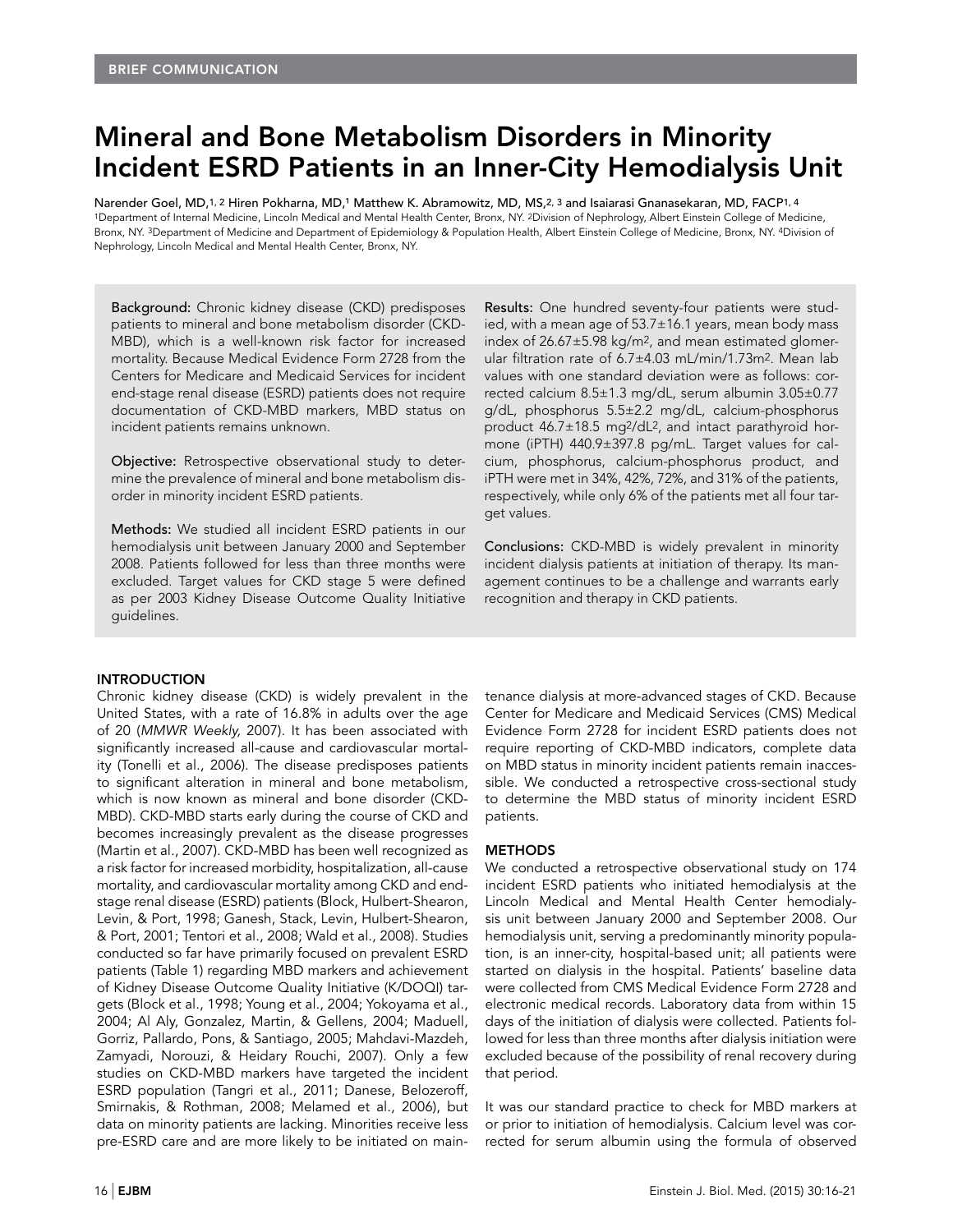| Table 1   National and International Experiences in Prevalent ESRD Patients Regarding CKD-MBD Markers |                       |                           |                           |                         |                          |                                     |  |  |  |
|-------------------------------------------------------------------------------------------------------|-----------------------|---------------------------|---------------------------|-------------------------|--------------------------|-------------------------------------|--|--|--|
| <b>CKD Stage 5 Target</b><br><b>Values</b>                                                            | <b>DOPPS I (1998)</b> | <b>DOPPS II</b><br>(2004) | Yokoyama et<br>al. (2004) | Al Aly et al.<br>(2004) | Maduell et al.<br>(2005) | Mahdavi-<br>Mazdeh et al.<br>(2007) |  |  |  |
| Calcium (8.4-9.5 mg/<br>dL                                                                            | 40.5%                 | 42.5%                     | 49%                       | 49%                     | 45%                      | 53.2%                               |  |  |  |
| Phosphorus (3.5–5.5)<br>mg/dL)                                                                        | 40.8%                 | 44.4%                     | 50%                       | 36%                     | 55%                      | 52.2%                               |  |  |  |
| Calcium x<br>Phosphorus (<55<br>$mq^2/dL^2$                                                           | 56.5%                 | 61.4%                     |                           | 57%                     | 73%                      | 75.1%                               |  |  |  |
| iPTH (150-300 pg/<br>mL)                                                                              | 21.4%                 | 26.2%                     | 27%                       | 20%                     | 26%                      | 27.7%                               |  |  |  |
| All Four Target Values<br>Met                                                                         | 4.6%                  | 5.5%                      | 9%                        | 7%                      | 7.3%                     | 1.8%                                |  |  |  |

| Table 2   Patients' Baseline Characteristics |                             |                   |          |  |  |  |  |  |
|----------------------------------------------|-----------------------------|-------------------|----------|--|--|--|--|--|
|                                              | <b>Our Study Population</b> | USRDS (2000-2006) | p-value  |  |  |  |  |  |
| <b>Total Patients</b>                        | $n = 174$                   | n=709,212         |          |  |  |  |  |  |
| Female                                       | 89 (51.1%)                  | 45.4%             | 0.14     |  |  |  |  |  |
| Hispanic                                     | 116 (66.7%)                 | 13.2%             | < 0.0001 |  |  |  |  |  |
| African American                             | 49 (28.1%)                  | 28%               | 0.96     |  |  |  |  |  |
| Asian                                        | 9(5.2%)                     | 2.6%              | 0.05     |  |  |  |  |  |
| Mean Age (years)                             | $53.7 \pm 16.1$             | 62.8              | 0.001    |  |  |  |  |  |
| Mean eGFR (mL/min/1.73m <sup>2</sup> )       | $6.7 \pm 4.03$              | 9.9               | 0.001    |  |  |  |  |  |
| Mean BMI (kg/m <sup>2</sup> )                | $26.67 \pm 5.98$            | 27.7              | 0.02     |  |  |  |  |  |
| <b>ESRD</b> Etiology                         |                             |                   |          |  |  |  |  |  |
| Diabetes Mellitus                            | 39.1%                       | 44.8%             | 0.14     |  |  |  |  |  |
| Hypertension                                 | 20.1%                       | 27.4%             | 0.03     |  |  |  |  |  |
| Chronic Glomerulonephritis                   | 19.5%                       | 9.9%              | < 0.0001 |  |  |  |  |  |
| HIV Nephropathy                              | 3.4%                        | 0.8%              | 0.0005   |  |  |  |  |  |
| Polycystic Kidney Disease                    | 2.3%                        | 2.2%              | 0.9      |  |  |  |  |  |
| Obstructive Uropathy                         | 2.3%                        |                   |          |  |  |  |  |  |
| Other                                        | 13.3%                       | 14.9%             | 0.6      |  |  |  |  |  |

calcium + 0.8 x (4.0 - serum albumin [g/dL]). Corrected calcium was used to calculate calcium-phosphorus product. Glomerular filtration rate (GFR) was estimated with the modification of diet in renal disease formula (Levey et al., 1999). Target values of MBD markers for CKD stage 5 were established per K/DOQI guidelines (calcium 8.4–9.5 mg/dL, phosphorus 3.5–5.5 mg/dL, calcium-phosphorus product less than 55 mg2/dL2, and intact parathyroid hormone [iPTH] 150–300 pg/mL) (K/DOQI Clinical Practice Guidelines, 2003).

# Statistical Analysis

Data were analyzed using a two-tailed Student's t-test, chi square test, logistic regression analysis, and analysis of variance (ANOVA). A p-value of less than 0.05 was considered statistically significant. We also analyzed the trend of achievement of target CKD-MBD marker values between the years 2000 and 2008 by dividing the time period into two-year intervals. We attempted to assess the impact of the K/DOQI guidelines publication in our study population. All analyses were performed with Stata Version 11.2 (Stata Corp., Odessa, TX). The study protocol was reviewed and approved by our Institutional Review Board.

# RESULTS

One hundred seventy-four patients were included in the study, with a mean age of 53.7±16.1 years, mean body mass index (BMI) of 26.67±5.98 kg/m2, and mean estimated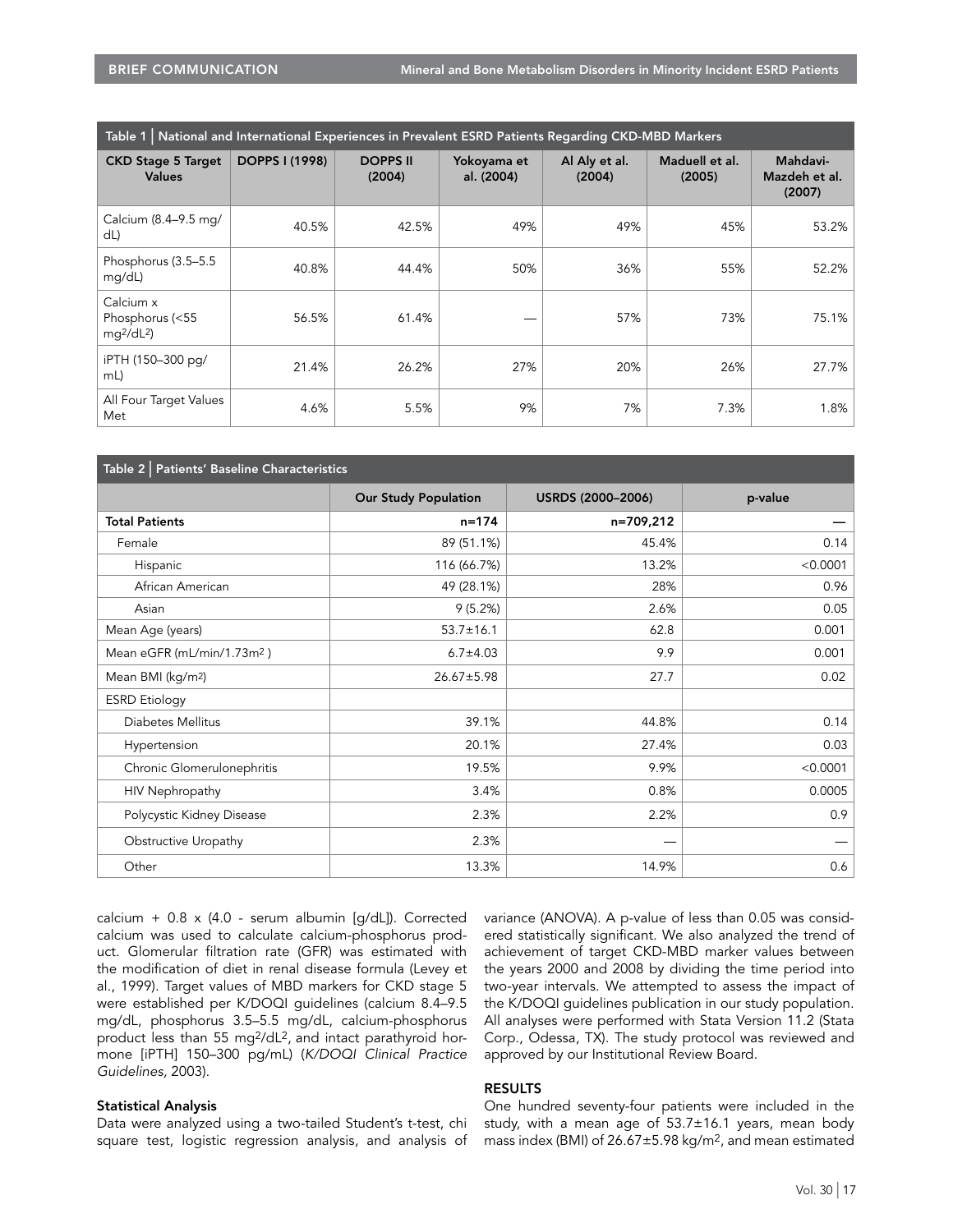| Table 3   Mean Values of CKD-MBD Markers in Pre- and Post-K/DOQI Guidelines |               |                 |         |  |  |  |  |
|-----------------------------------------------------------------------------|---------------|-----------------|---------|--|--|--|--|
| <b>MBD Markers</b>                                                          | Pre-K/DOQI    | Post-K/DOQI     | p-value |  |  |  |  |
| Calcium (mg/dL)                                                             | $8.6 \pm 1.2$ | $8.4 \pm 1.3$   | 0.2     |  |  |  |  |
| Phosphorus (mg/dL)                                                          | $5.4 \pm 2.2$ | $5.7 \pm 2.1$   | 0.28    |  |  |  |  |
| iPTH (pg/mL)                                                                | $377 + 307$   | $523 \pm 480$   | 0.01    |  |  |  |  |
| Calcium x Phosphorus (mq2/dL2)                                              | $45.7 \pm 19$ | $47.4 \pm 17.8$ | 0.55    |  |  |  |  |

GFR (eGFR) of 6.7±4.03 mL/min/1.73m2. Hispanic, African American, and Asian ethnicity made up 66.7%, 28.1%, and 5.2% of the studied patients respectively. Table 2 summarizes patients' baseline characteristics compared with United States Renal Data System (USRDS) incident ESRD patients from 2000 to 2006 (U.S. Renal Data System, 2008). Health coverage was as follows: Medicaid, 36%; Medicare, 13%; both Medicaid and Medicare, 16%; other, 3%. Thirtytwo percent of patients were without any coverage. Most patients were unemployed (82%) or retired (11% due to age and 1% due to disability).

Mean lab values with one standard deviation in incident ESRD patients were as follows: albumin 3.05±0.77 g/dL, calcium 8.5±1.3 mg/dL, phosphorus 5.5±2.2 mg/dL, iPTH 440.9±397.8 pg/mL, and calcium-phosphorus product 46.7±18.5 mg2/dL2. The impact of the K/DOQI guidelines was assessed as shown in Table 3. We compared mean values of CKD-MBD markers before December 31, 2003, and after January 1, 2004 (three months after the guidelines were published in October 2003), and found no difference, aside from higher iPTH levels in the post-K/DOQI era.

Figure 1 shows trends of proportions of patients achieving target CKD-MBD markers over eight years. Target value for the calcium-phosphorus product was achieved in 65% to 77% of the patients, whereas the other CKD-MBD marker targets were met in only 28% to 45% of the patients. Logistic regression analysis showed trends to be nonsignificant for all values. Similarly, trends of CKD-MBD marker mean values over the years were nonsignificant as analyzed by ANOVA (Figures 2A–C).

The target calcium value was met in 34% of the patients, while 45% of the patients had calcium less than 8.4 mg/dL and 21% of the patients had calcium greater than 9.5 mg/ dL. The target value of phosphorus was met in 42% of the patients, while 16% of the patients had phosphorus less than 3.5 mg/dL and 42% of the patients had phosphorus greater than 5.5 mg/dL. Seventy-two percent of the patients had calcium-phosphorus product in the target range, while 28% of the patients had an elevated calcium-phosphorus product of greater than 55 mg2/dL2. The target iPTH level was met in 31% of the patients, while an iPTH level of <150 pg/ mL was seen in 17% of the patients. An elevated iPTH level of greater than 300 pg/mL was seen in 52% of the patients.

Only 6% of the patients met all four target values. Age,

gender, ethnicity, and BMI did not have a statistically significant impact on the achievement of target CKD-MBD marker values, except that patients with calcium within the target range were significantly older than patients with calcium less than 8.4 mg/dL (57.5±17.9 years vs. 51.3±14.9 years,  $p$ -value = 0.03).

# DISCUSSION

Results of our study showed that there were no significant changes in the trends of CKD-MBD markers and the proportion of patients achieving target values in minority incident ESRD patients over the years of our study. The introduction of the K/DQOI guidelines also did not result in significant improvement in mean values of CKD-MBD markers; we found significantly higher iPTH values after the publication of the guidelines.

Our patients were significantly younger compared with the national average and had lower eGFR at initiation of dialysis and lower BMI, but they also had a significantly higher proportion of HIV nephropathy and chronic glomerulonephritis as the etiology of ESRD. Lower eGFR at dialysis initiation likely reflects late presentation for medical care in our population. The remaining comorbidities were comparable.

Our study population consists predominantly of minorities and is considerably different from the USRDS population, with a significantly higher proportion of Hispanics. Minorities constitute about one third of the U.S. population, with Hispanics being the largest minority group. Minority populations tend to be poorer and have less education, and



Figure 1 | Percentage of patients achieving CKD-MBD targets. p > 0.05 (nonsignificant) for all trends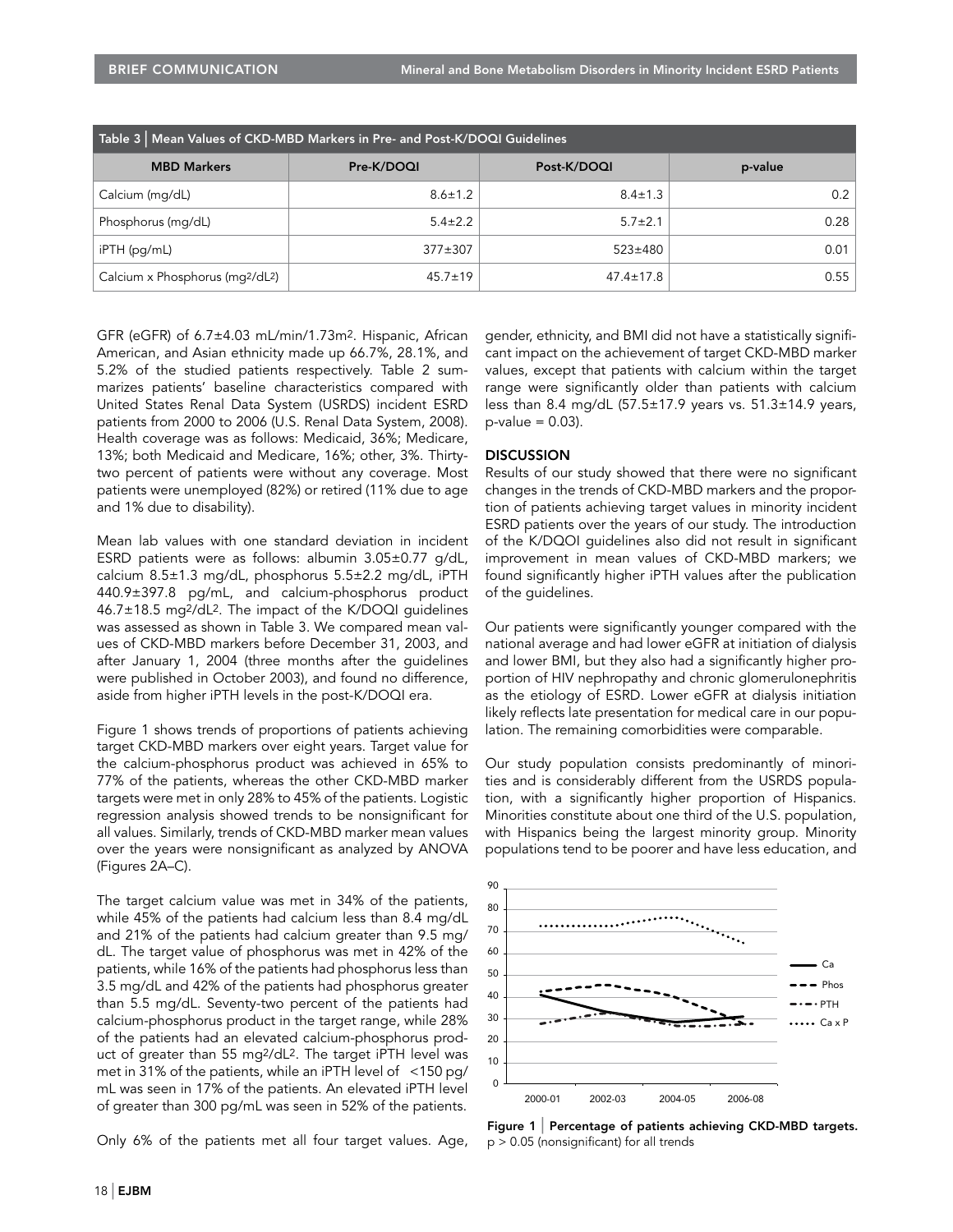they are more likely to lack health insurance coverage and to suffer from a severe disease burden. These factors could be significant barriers to obtaining appropriate healthcare in our patient population. According to 2011 U.S. Census Bureau data, 30.1% of Hispanics and 19.5% of blacks were without health insurance (U.S. Census Bureau, 2011). Eightytwo percent of our patients were unemployed, and 32% of our patients were without any medical coverage. According to the USRDS, in 2005–2007, 20.2% of incident ESRD patients were unemployed and 7.6% were without health insurance (U.S. Renal Data System, 2012). MBD is widely prevalent in minority incident ESRD patients, which could be due to lack of pre-ESRD care and lack of health insurance, and may be related to unemployment, poor socioeconomic status, or poverty.

Nephrologists have to complete CMS Medical Evidence Form 2728 upon initiation of maintenance dialysis. The requested information includes all demographic data, comorbid conditions, and laboratory values except CKD-MBD markers. Thus, the nationwide prevalence of CKD-MBD abnormalities at initiation of dialysis remains undetermined. Only recently have CMS guidelines mandated monitoring of CKD-MBD markers in ESRD patients.

To our knowledge, ours is the first study reporting the status of mineral and bone metabolism markers and achievement of target values in minority incident ESRD patients. Dialysis Outcomes and Practice Patterns Study (DOPPS) data reported on the achievement of target values for CKD-MBD in prevalent ESRD patients only (Mahdavi-Mazdeh et al., 2007).

According to DOPPS II data, target calcium, phosphorus, calcium-phosphorus product, and iPTH values were met in 42.5%, 44.4%, 61.4%, and 26.2% of prevalent ESRD patients, respectively, in the United States. These targets were met in 34%, 42%, 72%, and 31% of incident ESRD patients, respectively, in our study population. All four targets were met in only 5.5% of DOPPS II prevalent ESRD and 6% of our incident ESRD patients. It should be noted that these comparisons are not among similar patient populations, as these similar proportions of patients achieving target CKD-MBD marker values represent widely heterogeneous ESRD subsets in each study group.

Major features of deranged mineral and bone metabolism include hypocalcaemia, hyperphosphatemia, secondary hyperparathyroidism, altered Vitamin D metabolism, bone disease, soft-tissue calcification (including coronary artery and cardiac valves), pruritus, proximal myopathy, calciphylaxis, skin ulceration, and soft-tissue necrosis (K/ DOQI Clinical Practice Guidelines, 2003). Abnormalities in arterial stiffness have been shown to be important mediators of cardiovascular events in patients with CKD (Block & Port, 2003). Hyperphosphatemia is associated with higher fracture risk (Block et al., 2004), increased pulse pressure (Klassen et al., 2002), increased risk of all-cause mortality (Ganesh et al., 2001; Wald et al., 2008; Block et al., 2004), cardiovascular mortality (Block et al., 1998; Ganesh et al.,





Figure 2 | Trends of levels of CKD-MBD markers. (A) Trends of levels of calcium and phosphorus. (A-C)  $P > 0.05$  (nonsignificant) for all trends. (B) Trends of levels of calcium x phosphorus product . (C) Trends of levels of iPTH.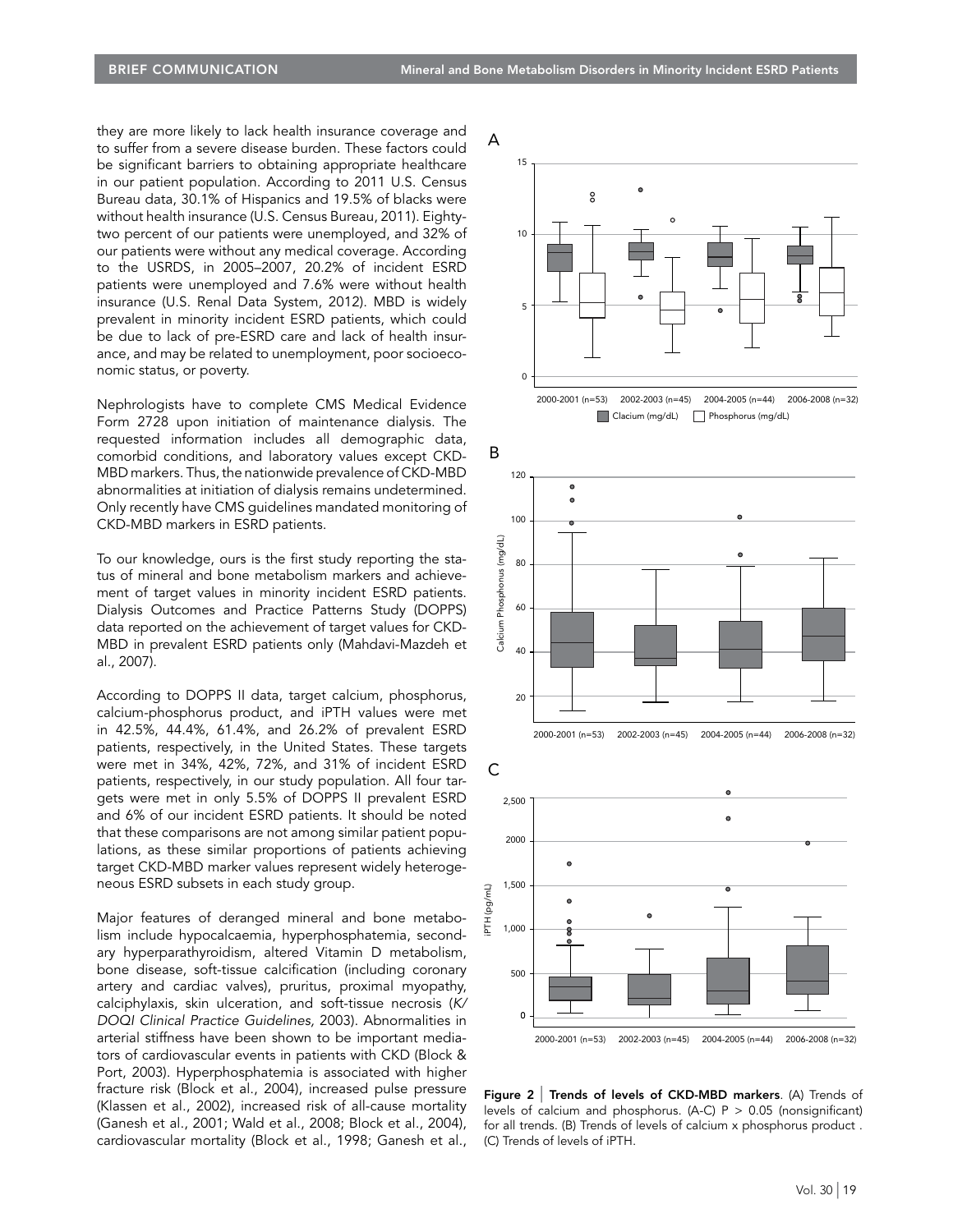2001; Young et al., 2005), infection-related mortality, and sudden death (Ganesh et al., 2001).

An analysis of the United Kingdom Renal Registry by Tangri et al. (2011) including incident ESRD patients between January 2002 and December 2004 showed target achievement among patients for calcium (43–47%), phosphorus (54–62%), and iPTH (23-26% ), and did not find a benefit of achievement of K/DOQI targets in decreasing all-cause mortality. In contrast, the study by Danese et al. (2008) of incident ESRD patients between July 2000 and June 2002 showed consistent achievement of CKD-MBD targets to be a strong predictor of survival.

Block et al. (2004) showed population-attributable risk of allcause mortality in CKD stage 5 to be 17.5% for MM mineral metabolism abnormalities (phosphorus greater than 5.0 mg/ dL, calcium greater than 10 mg/dL, iPTH greater than 600 pg/mL), 11.3% for anemia (hemoglobin less than 11 gm/ dL), and 5.1% for insufficient dialysis (urea reduction ratio less than 65%). Their study highlights the impact of mineral and bone metabolism disorders on mortality in advanced CKD compared with anemia and inadequate dialysis, which was the main focus until recently. Presently, the beneficial effect of achieving CKD-MBD markers is demonstrated only by observational studies. Various organizations around the world set forth guidelines for MBD in advanced CKD that were most recently updated by KDIGO (Kidney Disease: Improving Global Outcomes) in 2009.

Our study cohort differs in racial and ethnic makeup from the overall ESRD population of the United States. However, this difference has the potential to highlight disparities in care among those at greatest risk for complications because of socioeconomic factors. Our study had a small sample size and we lacked data on pre-ESRD care and outcomes such as mortality, which would have improved our understanding of the impact of achieving target CKD-MBD markers. We also lack information on the use of phosphate binders and vitamin D analogues in our study population.

# **CONCLUSION**

Our study demonstrated that mineral and bone metabolism abnormalities are widely prevalent in minority incident ESRD patients, and only 6% of the patients achieved target values for all MBD markers at the time of initiation of dialysis. This finding may be explained by lack of pre-ESRD care in our minority population. Estimating CKD-MBD status at the initiation of dialysis and including MBD indicators on the CMS medical evidence form will help ascertain the magnitude of MBD in ESRD patients. Early referral to nephrology and early recognition and management of CKD-MBD as per the guidelines may affect morbidity and mortality related to these disorders.

Corresponding Author: Narender Goel, MD (drnarendergoel@gmail.com).

Author Contributions: Study concept and design-IG. Acquisition, analysis, and interpretation of data—NG, HP. Drafting of the manuscript—NG, HP. Critical revision of the manuscript—MKA, IG. Statistical analysis—MKA.

Conflict of Interest Disclosure: The authors have completed and submitted the ICMJE Form for Disclosure of Potential Conflicts of Interest. No conflicts were noted.

Acknowledgments: The authors would like to thank William Torres, MD, for his assistance with data collection.

Previous Presentation: The paper was presented at the National Kidney Foundation Clinical Spring Meet, Nashville, TN, in April 2009.

#### References

- Al Aly, Z., Gonzalez, E. A., Martin, K. J., & Gellens, M. E. (2004). Achieving K/DOQI laboratory target values for bone and mineral metabolism: An uphill battle. American Journal of Nephrology, 24, 422–426.
- Block, G. A., Hulbert-Shearon, T., Levin, N., & Port, F. (1998). Association of serum phosphorus and calcium x phosphate product with mortality risk in chronic hemodialysis patients: A national study. American Journal of Kidney Diseases, 31, 607–617.
- Block, G. A., Klassen, P. S., Lazarus, J. M., Ofsthun, N., Lowrie, E. G., & Chertow, G. M. (2004). Mineral metabolism, mortality, and morbidity in maintenance hemodialysis. Journal of the American Society of Nephrology, 15, 2208–2218.
- Block, G., & Port, F. K. (2003). The clinical epidemiology of cardiovascular diseases in chronic kidney disease: Calcium phosphate metabolism and cardiovascular disease in patients with chronic kidney disease. Seminars in Dialysis,16(2), 140–147.
- Danese, M. D., Belozeroff, V., Smirnakis, K., & Rothman, K. J. (2008). Consistent control of mineral and bone disorder in incident hemodialysis patients. Clinical Journal of the American Society of Nephrology, 3(5), 1423–1429.
- Ganesh, S. K., Stack, A. G., Levin, N. W., Hulbert-Shearon, T., & Port, F. K. (2001). Association of elevated serum PO (4), Ca x PO (4) product, and parathyroid hormone with cardiac mortality risk in chronic hemodialysis patients. Journal of the American Society of Nephrology, 12, 2131–2138.
- K/DOQI Clinical Practice Guidelines for Bone Metabolism and Disease in Chronic Kidney Disease. (2003). American Journal of Kidney Diseases, 42(Suppl. 4), S1–S201.
- Klassen, P. S., Lowrie, E. G., Reddan, D. N., DeLong, E. R., Coladonato, J. A., Szczech, L. A., . . . Owen, W. F., Jr. (2002). Association between pulse pressure and mortality in patients undergoing maintenance hemodialysis. Journal of the American Medical Association, 287(12, March 27), 1548–1555.
- Levey, A. S., Bosch, J. P., Lewis, J. B., Greene, T., Rogers, N., & Roth, D. (1999). A more accurate method to estimate glomerular filtration rate from serum creatinine: A new prediction equation. Modification of Diet in Renal Disease Study Group. Annals of Internal Medicine, 130(6, March 16), 461–470.
- Maduell, F., Gorriz, J. L., Pallardo, L. M., Pons, R., & Santiago, C. (2005). Assessment of phosphorus and calcium metabolism and its clinical management in hemodialysis patients in the community of Valencia. Journal of Nephrology, 186, 739–48.
- Mahdavi-Mazdeh, M., Zamyadi, M., Norouzi, S., & Heidary Rouchi, A. (2007). Management of calcium and phosphorus metabolism in hemodialysis patients in Tehran Province, Iran. Iranian Journal of Kidney Diseases, 1, 25–28.
- Martin, K. J., & González, E. A. (2007). Metabolic bone disease in chronic kidney disease. Journal of the American Society of Nephrology, 18, 875–885.
- Melamed, M. L., Eustace, J. A., Plantinga, L., Jaar, B. G., Fink, N. E., Coresh, J., . . . Powe, N. R. (2006). Changes in serum calcium, phosphate, and PTH and the risk of death in incident dialysis patients: A longitudinal study. Kidney International, 70, 351–357.
- MMWR Weekly (Morbidity and Mortality Weekly Report). (2007). 56(8, March 2), 161–165. http://www.cdc.gov/mmwr/preview/mmwrhtml/ mm5608a2.htm